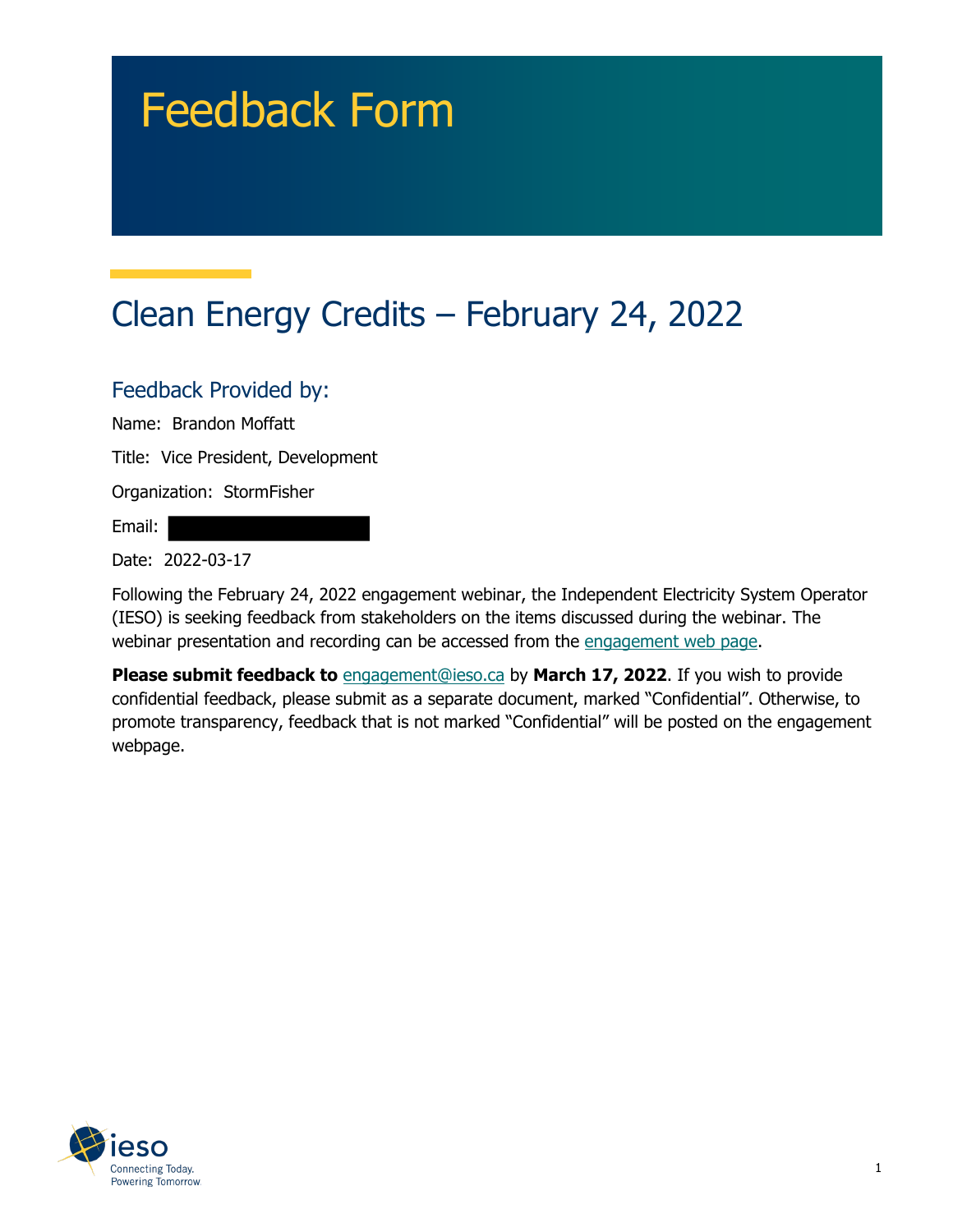### Opportunities & Challenges

| <b>Topic</b>                                                                                                                      | <b>Feedback</b>                                                                                                                                   |
|-----------------------------------------------------------------------------------------------------------------------------------|---------------------------------------------------------------------------------------------------------------------------------------------------|
| What are the key opportunities and<br>challenges the IESO should be aware of<br>in developing a voluntary clean energy<br>market? | IESO should ensure the market is voluntary, is a closed<br>market for Ontario based users, and is inclusive and<br>considerate of green hydrogen. |

### Design considerations

| <b>Topic</b>                                                                                       | <b>Feedback</b>                                                        |
|----------------------------------------------------------------------------------------------------|------------------------------------------------------------------------|
| Which design considerations outlined in<br>this presentation are most important to<br>you and why? | The voluntary, closed market, and green hydrogen<br>inclusion aspects. |

| <b>Topic</b>                                                 | <b>Feedback</b>                                                                                                                                                                                                                                                                                                                                                                   |
|--------------------------------------------------------------|-----------------------------------------------------------------------------------------------------------------------------------------------------------------------------------------------------------------------------------------------------------------------------------------------------------------------------------------------------------------------------------|
| What other design considerations should<br>IESO be aware of? | IESO should be aware of the difference between nuclear<br>power and wind/solar/hydro power. While nuclear power is<br>clean, it is not renewable. This is an important distinction<br>for energy consumers, including green hydrogen<br>producers. The IESO should consider including different<br>classes of credits that differentiate between nuclear and<br>wind/solar/hydro. |

## Engagement Process

| <b>Topic</b>                                                                                                              | <b>Feedback</b>                                                                                   |
|---------------------------------------------------------------------------------------------------------------------------|---------------------------------------------------------------------------------------------------|
| Which stakeholder groups and/or design<br>topics are most important to include in<br>the planned focus group discussions? | IESO should consult green hydrogen producers, RNG<br>producers, and anaerobic digester operators. |

| Topic                                                                          | <b>Feedback</b>                  |
|--------------------------------------------------------------------------------|----------------------------------|
| Are there any additional engagement<br>opportunities the IESO should consider? | Click or tap here to enter text. |